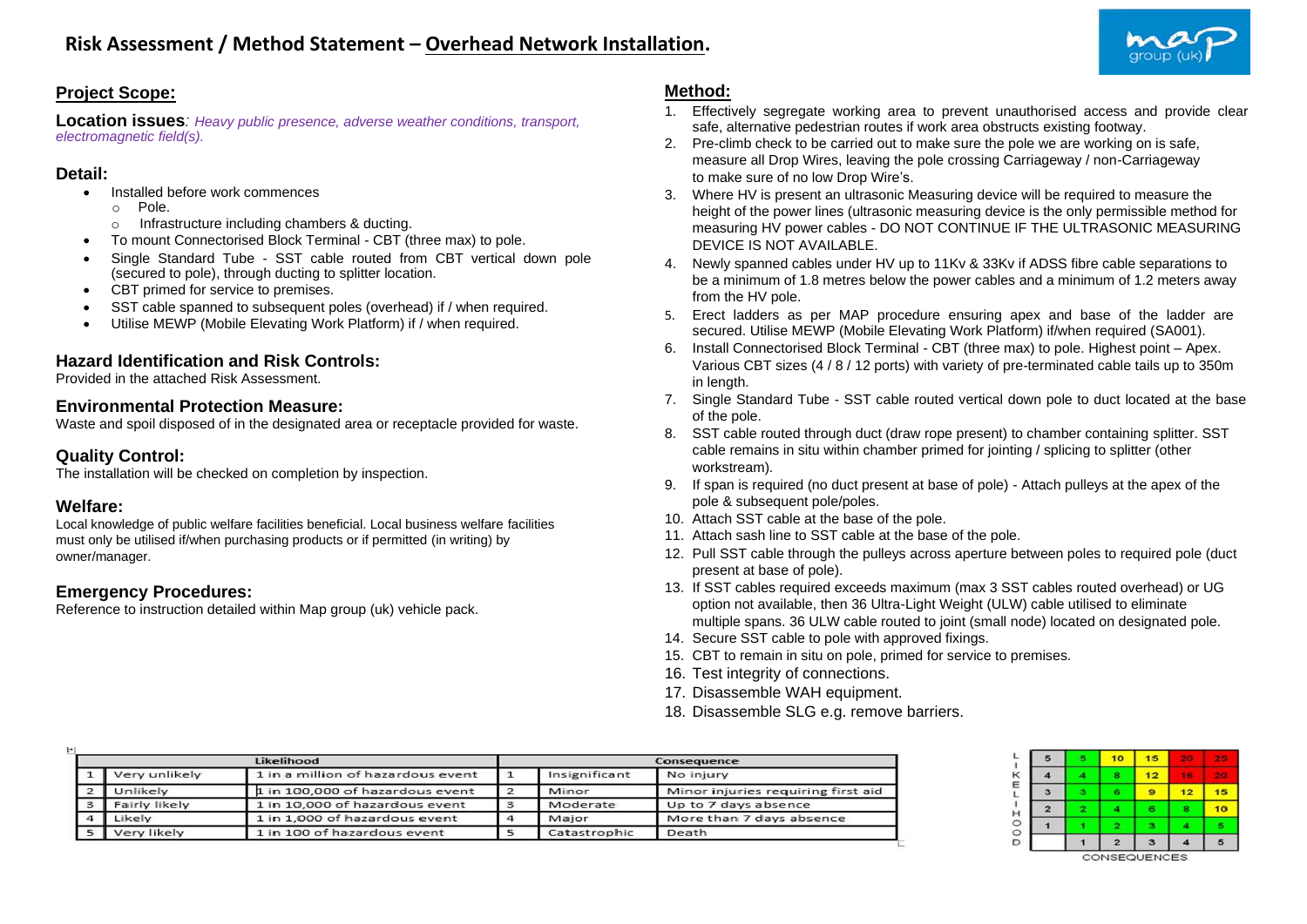|         | <b>Location / Activity</b><br><b>Hazard</b>                                                               | ❖                                                   | Who might be harmed,<br><b>The Hazardous Event</b>                                             | <b>Controls</b>                               |                                                                                                                                                                                                                                                                                                                                                                                                                                                                 | <b>Risk Rating</b>      |              |             |
|---------|-----------------------------------------------------------------------------------------------------------|-----------------------------------------------------|------------------------------------------------------------------------------------------------|-----------------------------------------------|-----------------------------------------------------------------------------------------------------------------------------------------------------------------------------------------------------------------------------------------------------------------------------------------------------------------------------------------------------------------------------------------------------------------------------------------------------------------|-------------------------|--------------|-------------|
|         |                                                                                                           |                                                     | <b>The Consequences</b>                                                                        |                                               |                                                                                                                                                                                                                                                                                                                                                                                                                                                                 |                         | $\mathsf{C}$ | $\mathbf R$ |
| $\circ$ | Carriageway /<br>removing equipment<br>from vehicle.<br>Traffic.                                          | $\blacktriangleright$<br>❖                          | Technician(s).<br>Impact from passing vehicle.<br>Catastrophic.                                | $\mathbf{1}$ .<br>2.                          | Vehicle to be parked with side door (access to cargo hold) adjacent to the<br>footway.<br>Mandatory high-visibility clothing to be worn at all times.                                                                                                                                                                                                                                                                                                           | $\mathbf{1}$            | 5            | 5           |
| $\circ$ | Cellular sites /<br>Electromagnetic field<br>(EMF) masts.<br>Non-ionising radiation.                      | $\blacktriangleright$<br>❖                          | Technician(s).<br>Exposure to optical radiation.<br>Major illness.                             | 1.                                            | Technician training - RF Hazard Awareness.                                                                                                                                                                                                                                                                                                                                                                                                                      | $\mathbf{1}$            | 5            | 5           |
| $\circ$ | Installation of CBT /<br>SST cable to pole.<br>Working at height.                                         |                                                     | $\triangleright$ Technician(s).<br>❖ Fall from height.<br>Catastrophic.                        | (1,<br>2.<br>3.<br>4.<br>5.<br>6.             | Specific training on pole work / working at height (SA001).<br>Work area secured with barriers below working at height activity.<br>Use of FPE (harness / pole belt / lanyard).<br>Regime of thorough examinations.<br>Refresher training at 3 yearly intervals.<br>Anemometer & training provided on utilising equipment.                                                                                                                                      | $\overline{\mathbf{2}}$ | 5            | 10          |
| $\circ$ | Installation of SST<br>cable to pole &<br>subsequent poles.<br>Tools & equipment<br>being used at height. | $\blacktriangleright$<br>$\blacktriangleright$<br>❖ | Technician(s).<br>General public.<br>Equipment / tooling falling from height.<br>Catastrophic. | 1.<br>2.<br>3.<br>4.<br>5.<br>6.              | Specific training on pole work / working at height (SA001).<br>Work area secured with barriers below working at height activity.<br>Use of FPE (harness / pole belt / lanyard).<br>Regime of thorough examinations.<br>Refresher training at 3 yearly intervals.<br>Anemometer & training provided on utilising equipment.                                                                                                                                      | $\mathbf{1}$            | 5            | 5           |
| $\circ$ | Operation of MEWP<br>(Mobile Elevating<br>Work Platform).<br>Working at height.                           | $\blacktriangleright$<br>$\blacktriangleright$<br>❖ | Technician(s).<br>General public.<br>Fall from height.<br>Catastrophic.                        | 1.<br>2.<br>I3.<br>4.<br>۱5.<br>6.            | Specific training on operating MEWP / working at height. (IPAF Training) including<br>rescue training and completion of the Written On-Site Handover Grounds Person<br>Document.<br>Use of FPE (specific harness / lanyard).<br>Work area & vehicle secured with SLG below working at height activity.<br>Refresher training at 3 yearly intervals.<br>Regime of thorough examinations / inspections.<br>Anemometer & training provided on utilising equipment. | $\mathbf{2}$            | 5            | <b>10</b>   |
| $\circ$ | Testing of equipment<br>(CBT). Highest point -<br>Apex.<br>Working at height.                             | $\blacktriangleright$<br>❖                          | Technician(s).<br>Fall from height.<br>$\triangleright$ Catastrophic.                          | $\mathbf{1}$ .<br>2.<br>3.<br>4.<br>5.<br>I6. | Specific training on pole work / working at height.<br>Work area secured with barriers below working at height activity.<br>Use of FPE (harness / pole belt / lanyard).<br>Regime of thorough examinations.<br>Refresher training at 3 yearly intervals.<br>Anemometer & training provided on utilising equipment.                                                                                                                                              | $\mathbf{2}$            | 5            | 10          |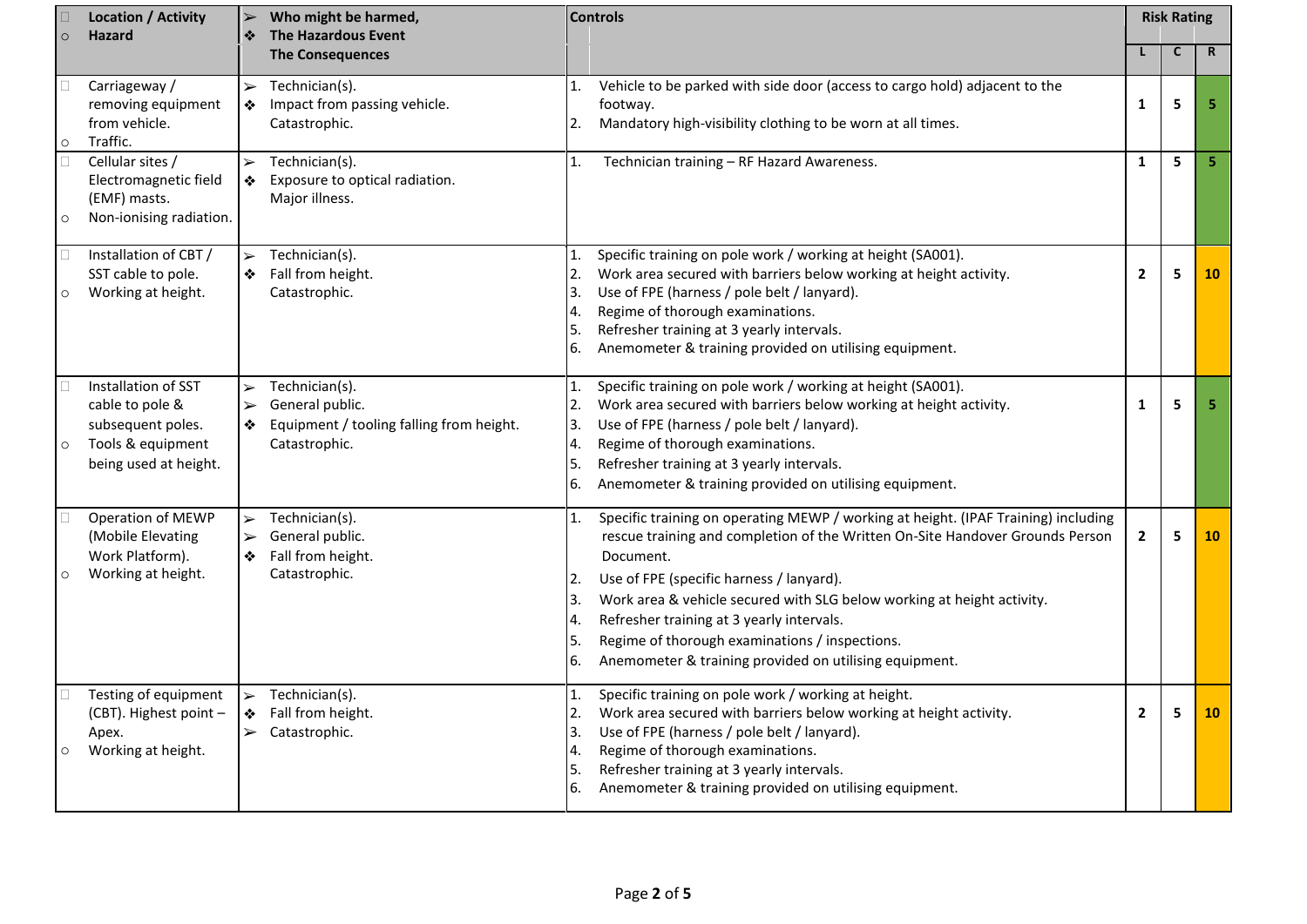|         | <b>Location / Activity</b><br>Hazard                                                  | $\blacktriangleright$<br>❖ | Who might be harmed,<br><b>The Hazardous Event</b>                                       | <b>Controls</b> |                                                                                                                                                                                                                                                                                                                                                                                                            |                | <b>Risk Rating</b> |              |
|---------|---------------------------------------------------------------------------------------|----------------------------|------------------------------------------------------------------------------------------|-----------------|------------------------------------------------------------------------------------------------------------------------------------------------------------------------------------------------------------------------------------------------------------------------------------------------------------------------------------------------------------------------------------------------------------|----------------|--------------------|--------------|
|         |                                                                                       |                            | <b>The Consequences</b>                                                                  |                 |                                                                                                                                                                                                                                                                                                                                                                                                            |                | C                  | $\mathsf{R}$ |
|         |                                                                                       |                            |                                                                                          |                 |                                                                                                                                                                                                                                                                                                                                                                                                            |                |                    |              |
| $\circ$ | Lifting operations e.g.<br>carrying equipment /<br>tooling.<br>Manual handling.       | $\blacktriangleright$<br>❖ | Technician(s).<br>Inappropriate manual handling.<br>Major musculoskeletal injury.        | 2.<br>3.        | Manual handling training provided (induction).<br>TBT on manual handling provided at 1-year intervals.<br>Regular refresher training at 3 yearly intervals.                                                                                                                                                                                                                                                | $\overline{2}$ | Δ                  |              |
| $\circ$ | Pushing / pulling<br>activities e.g. pulling<br>cables.<br>Manual handling.           | $\blacktriangleright$<br>❖ | Technician(s).<br>Inappropriate manual handling.<br>Major musculoskeletal injury.        | 1.<br>2.        | Specific manual handling training provided (technician assessments).<br>Regular refresher training at 3 yearly intervals.                                                                                                                                                                                                                                                                                  | $\mathbf{2}$   | 4                  | 8            |
| $\circ$ | Accessing / working on $\triangleright$<br>underground services.<br>Electricity.      | 上交                         | Technician(s).<br>Contact with live conductors.<br>Catastrophic.                         | 1.<br>2.        | Approved / Insulated tooling.<br>Voltage detection equipment (pen) provided.                                                                                                                                                                                                                                                                                                                               | $\mathbf{1}$   | 5                  | 5            |
| $\circ$ | Accessing / working on $\triangleright$<br>underground services.<br>Gas.              | ❖<br>❖                     | Technician(s).<br>Explosive atmosphere.<br>Oxygen deficient atmosphere.<br>Catastrophic. | 1.<br>2.<br>3.  | Calibrated Gas Detection Unit (GDU) provided.<br>Gas testing / monitoring - GDU usage / training provided on induction & at regular<br>intervals - SA002 assessment.<br>Utility provider contact number available on request (supervisor).                                                                                                                                                                 | $\mathbf{2}$   | 5                  | 10           |
| $\circ$ | Accessing / working on<br>underground services.<br>Sharps.                            | $\blacktriangleright$<br>❖ | Technician(s).<br>Infection.<br>Major illness.                                           | 1.<br>2.<br>Β.  | Technician training on surveying area / needle stick injuries / discarded sharps /<br>disease & infection - provided on induction & technician assessments<br>(SA002).<br>Sharps hotline number provided to technician on induction & at regular intervals<br>via TBT.<br>Regular refresher training on removal of chamber cover / surveying (sweep) work<br>area via TBT / practical assessments (SA002). | $\mathbf{2}$   |                    |              |
|         | Accessing / working on $\triangleright$<br>underground services.<br>Venomous insects. |                            | Technician(s).<br>$\}$ Stung / bitten by venomous insect.<br>Minor injury.               | 1.<br>2.        | Training / instruction involving: Leaving undisturbed / gathering photographic<br>evidence (insect) / seeking medical advice.<br>Refresher training.                                                                                                                                                                                                                                                       | 1              | $\mathbf{2}$       | 2            |
| $\circ$ | Accessing / working on $\triangleright$<br>underground services.<br>Rodents / Vermin. |                            | Technician(s).<br>Infection.<br>Major Illness.                                           | 2.<br>3.        | Leptospirosis awareness training included on induction & SA002 assessment.<br>Leptospirosis card issued on induction. Instructed that card must be carried at all<br>times.<br>TBT on disease /awareness provided at 1-year intervals.                                                                                                                                                                     | $\mathbf{1}$   | 5                  | 5            |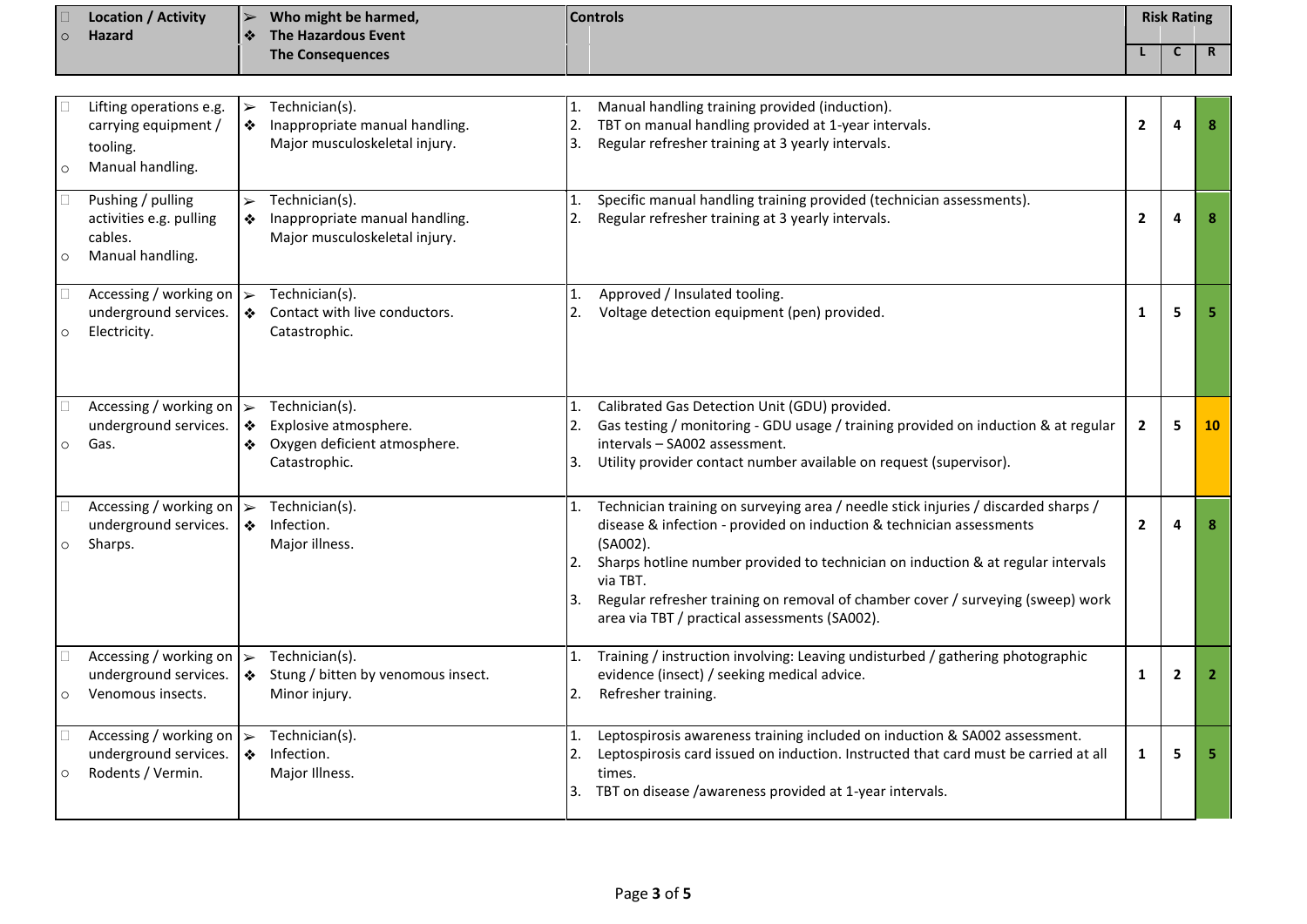| $\circ$            | <b>Location / Activity</b><br><b>Hazard</b>                                                                | <b>Controls</b><br>Who might be harmed,<br>$\blacktriangleright$<br><b>The Hazardous Event</b><br>❖ |                                                                                                                        |                            |                                                                                                                                                                                                                                                                                                                                                                                                                                                    | <b>Risk Rating</b> |   |             |
|--------------------|------------------------------------------------------------------------------------------------------------|-----------------------------------------------------------------------------------------------------|------------------------------------------------------------------------------------------------------------------------|----------------------------|----------------------------------------------------------------------------------------------------------------------------------------------------------------------------------------------------------------------------------------------------------------------------------------------------------------------------------------------------------------------------------------------------------------------------------------------------|--------------------|---|-------------|
|                    |                                                                                                            |                                                                                                     | <b>The Consequences</b>                                                                                                |                            |                                                                                                                                                                                                                                                                                                                                                                                                                                                    |                    | C | $\mathbf R$ |
| $\circ$            | Accessing / working on $\triangleright$<br>underground services.<br>Exposed chamber.                       | $\blacktriangleright$<br>❖                                                                          | Technician(s).<br>General public.<br>Falling into chamber.<br>Major injury.                                            | 2.<br>3.                   | Training provided on safe removal of chamber cover / guarding exposed chamber.<br>Technician assessments on safety underground (SA002).<br>Gate guards / barriers provided.<br>Sandbags issued for adverse weather conditions i.e. wind.<br>Refresher training provided at regular intervals.                                                                                                                                                      | $\overline{2}$     | 5 | <b>10</b>   |
| $\circ$            | Accessing / working on $\rightarrow$<br>underground services.<br>Silted/flooded<br>chamber.                | ❖                                                                                                   | Technician(s).<br>Infection.<br>Major illness.                                                                         | 2.<br>3.<br>5.             | Training / instruction provided on safety underground assessment (SA002) i.e.<br>identification of pure & polluted water.<br>Instruction provided on removing excess water from chamber (SA002).<br>Water test kit provided.<br>If chamber is 'silted' then advised to inform supervisor & request civils cleanse.<br>If flooded & volume is $>5m^3$ & is deemed as polluted, stop work & contact<br>supervisor for tank disposal (Gully emptier). | 1                  | 4 |             |
| $\circ$            | Accessing / working on $\triangleright$<br>underground services.<br>Lifting / removal of<br>chamber cover. | ❖                                                                                                   | Technician(s).<br>Inappropriate manual handling.<br>Major musculoskeletal injury.<br>Major crush injury - foot / hand. | 2.<br>3.<br>4.<br>5.<br>6. | Manual handling training provided (induction).<br>Training provided on safe removal of chamber cover (induction). Technician<br>assessments on safety underground (SA002).<br>Correct chamber cover removal keys / associated equipment provided.<br>PPE provided e.g. steel toe capped footwear.<br>On site manual handling training.<br>Regular refresher training at 3 yearly intervals.                                                        | $\overline{2}$     | 4 | 8           |
| $\circ$            | Accessing / working on $\rightarrow$<br>underground services.<br>Cable.                                    | $\ge$<br>❖<br>$\blacktriangleright$                                                                 | Technician(s).<br>General public.<br>Slip / trip / fall over cable.<br>Major injury.                                   | 2.<br>3.                   | Retain cable within working area (K8).<br>SLG provided e.g. gate guards / barriers.<br>Regular refresher training at 3 yearly intervals.                                                                                                                                                                                                                                                                                                           | $\overline{2}$     | 4 | 8           |
|                    | Underground<br>Chamber / Confined                                                                          | $\blacktriangleright$<br>❖                                                                          | Technician<br>Explosive / oxygen deficient atmosphere                                                                  | 1.<br>2.                   | NC2 City & Guilds Medium/high risk confined space training<br>Refresher confined space training every 2 years                                                                                                                                                                                                                                                                                                                                      | $\overline{2}$     | 5 | 10          |
| $\circ$<br>$\circ$ | Space working<br>Gas<br>Unsecured chamber                                                                  | ❖<br>❖                                                                                              | Falls from height<br>Drowning<br>Catastrophic                                                                          | 3.<br>4.                   | Correct confined space equipment available (tripod, winch, harness, escape set,<br>walkie talkies)<br>Calibrated GDU provided                                                                                                                                                                                                                                                                                                                      | 3                  | 5 | <b>15</b>   |
| $\circ$            | ladders<br>Flooding                                                                                        |                                                                                                     | Catastrophic injury<br>Catastrophic                                                                                    | 5.<br>6.<br>7.             | Gas testing/GDU usage training provided in induction and at regular intervals.<br>Utility provider phone number supplied to technician.<br>Permit to Work completed before all confined space work                                                                                                                                                                                                                                                 | $\overline{2}$     | 5 | <b>10</b>   |
| $\circ$            | Utilising power tools.<br>Electricity.                                                                     | ❖                                                                                                   | $\triangleright$ Technician(s).<br>Contact with live conductors.<br>Catastrophic.                                      | 3.<br>4.                   | Detection equipment provided / utilised.<br>Training / assessments - operation of detection equipment<br>(induction/accreditations).<br>Training / assessments - visual inspection / survey of area prior to drilling activities<br>(induction/accreditations).<br>Refresher training provided at regular intervals.                                                                                                                               | 1                  | 5 | -5          |